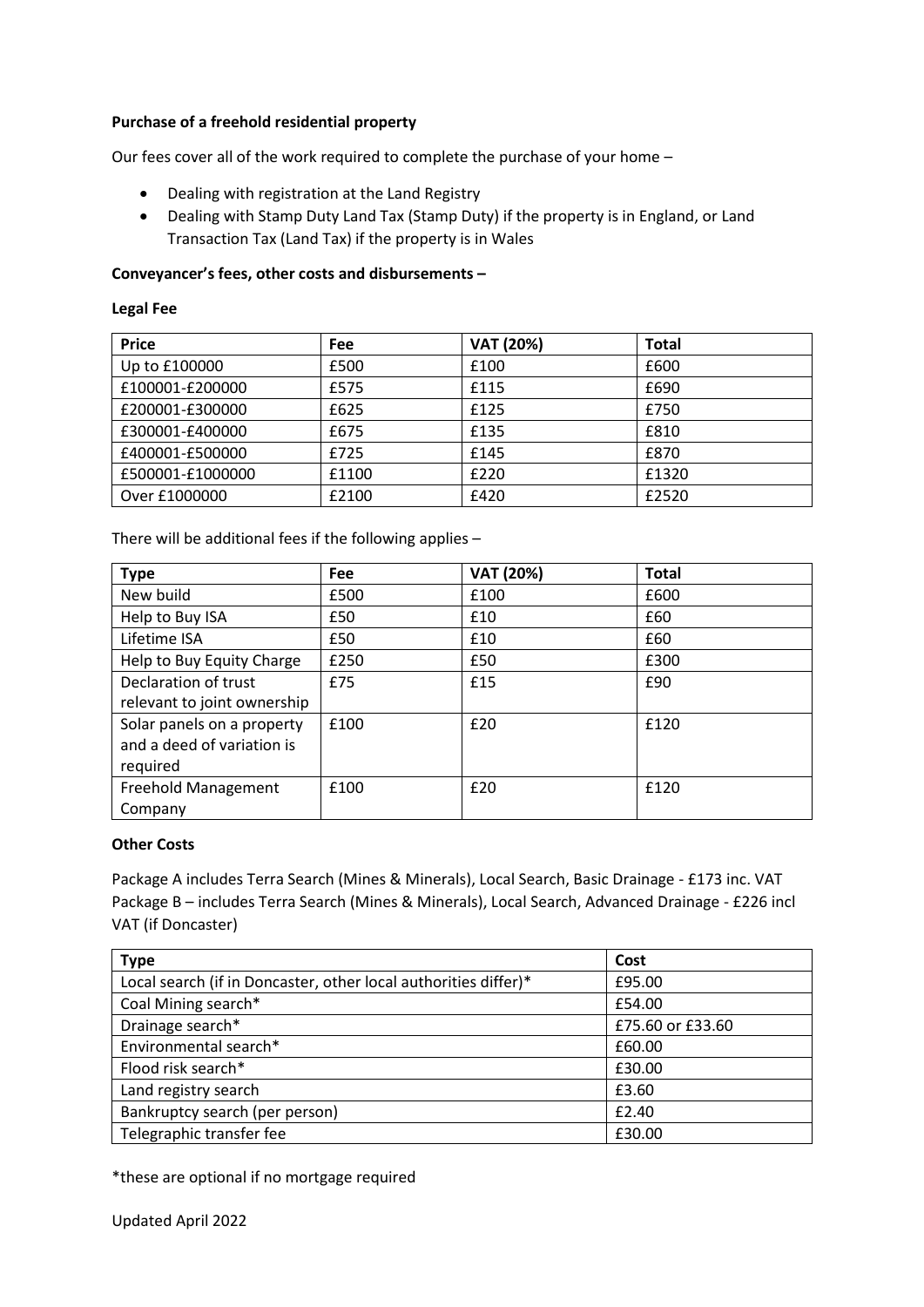(VAT is included in above figures)

#### **Disbursements**

| <b>Registration Fee</b> | Registered | <b>Unregistered</b> |
|-------------------------|------------|---------------------|
| Up to £80000            | £20        | £45                 |
| £80001-£100000          | £40        | £95                 |
| £100001-£200000         | £100       | £230                |
| £200001-£500000         | £150       | £330                |
| £500001-£1000000        | £295       | £655                |
| Over £1000000           | £500       | £1105               |

Disbursements are costs related to your matter that are payable to third parties, such as Land Registration fees. We handle the payment of the disbursements on your behalf to ensure a smoother process.

### **Stamp Duty or Land Tax (on purchase)**

This depends on the purchase price of your property. You can calculate the amount you will need to pay using HMRC's website<https://www.tax.service.gov.uk/calculate-stamp-duty-land-tax/#/intro> or if the property is located in Wales by using the Welsh Revenue's Authority's website <https://lttcalculator.wra.gov.wales/>

### **How long will my house purchase take?**

How long it will take from your offer being accepted until you can move in to your house will depend on a number of factors. The average process takes between 6-8 weeks from receipt of contract paperwork. It can be quicker or slower, depending on the parties in the chain. For example, if you are a first-time buyer, purchasing a new build property with a mortgage in principle, it could take 12 weeks to exchange contracts. The completion date is dependent on the property build being complete.

### **Stages of the process**

The precise stages involved in the purchase of a residential property vary according to the circumstances. The usual steps in a standard transaction are as follows –

- Take your instructions and give you initial advice
- Check finances are in place to fund purchase and contact lender's solicitors if needed
- Deal with anti-money laundering requirements (proof of identify)
- Receive and advise on contract documents
- Carry out searches
- Obtain further planning documentation if required
- Make any necessary enquiries of seller's solicitor
- Give you advice on all documents and information received
- Go through conditions of mortgage offer with you
- Arrange appointment with you to go through all documentation and sign in readiness
- Agree a completion date (date from which you own the property)
- Exchange contracts and notify you that this has happened
- Arrange for all monies needed to be received from lender and you
- Complete purchase
- Deal with payment of Stamp Duty/Land Tax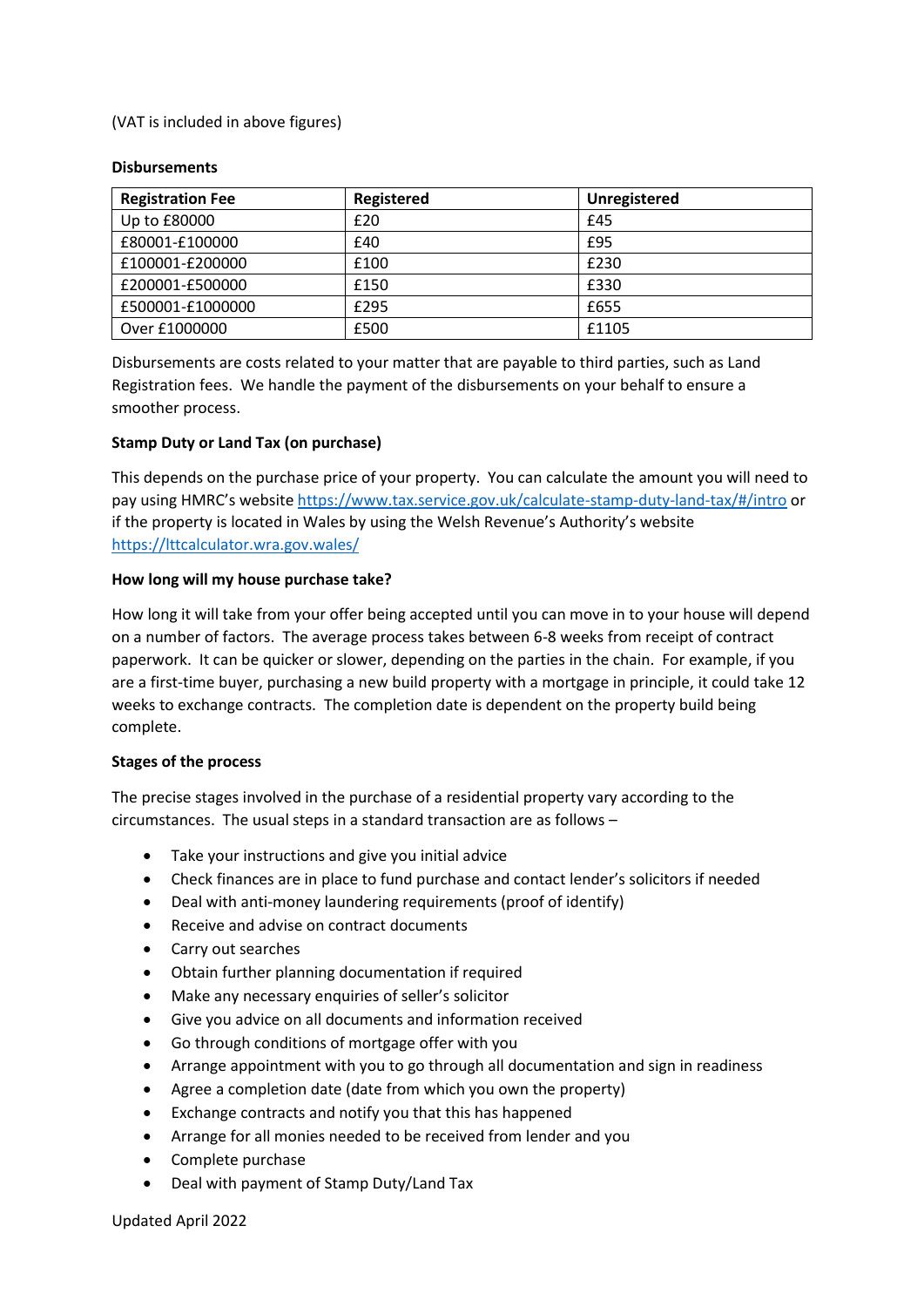• Deal with application for registration at Land Registry

## **Purchase of a leasehold residential property**

Our fees cover all the work\* required to complete the purchase of your new home -

- Dealing with registration at the Land Registry
- Dealing with Stamp Duty Land Tax (Stamp Duty) if the property is in England, or Land Transaction Tax (Land Tax) if the property is in Wales

### **See purchase of a freehold residential property for fees, other charges and disbursements.**

The additional fee for a leasehold transaction is £200 plus VAT due to the additional work involved.

In addition to the other costs and disbursements for a freehold property, there are certain disbursements which will be set out in the individual lease relating to the property. The disbursements which we anticipate will apply are set out separately below. This list is not exhaustive and other disbursements may apply depending on the terms of the lease. We will update you on the specific fees upon receipt and review of the lease from the seller's solicitors.

## **Anticipated Disbursements**

- Notice of transfer fee this fee if chargeable is set out in the lease. Often the fee is between £60 and £200.\*
- Notice of Charge fee (if the property is to be mortgaged) this fee is set out in the lease. Often the fee is between £60 and £200.\*
- Deed of Covenant fee this fee is provided by the management company for the property and can be difficult to estimate. Often the fee is between £100 and £250.\*
- Certificate of Compliance fee to be confirmed upon receipt of the lease, and can range between £60 and £200.\*

**\***these fees vary from property to property and can on occasion be significantly more than the ranges given above. We can give you an accurate figure once we have sight of your specific documents.

You should also be aware that ground rent and service charges are likely to apply throughout your ownership of the property. We will confirm the ground rent and the anticipated service charge as soon as we receive this information.

### **Stamp Duty Land Tax**

This depends on the purchase price of your property. You can calculate the amount you will need to pay by using HMRC's website [https://www.tax.service.gov.uk/calculate-stamp-duty-land-tax/#](https://www.tax.service.gov.uk/calculate-stamp-duty-land-tax/)/intro

or if the property is located in Wales by using the Welsh Revenue Authority's website <https://lttcalculator.wra.gov.wales/>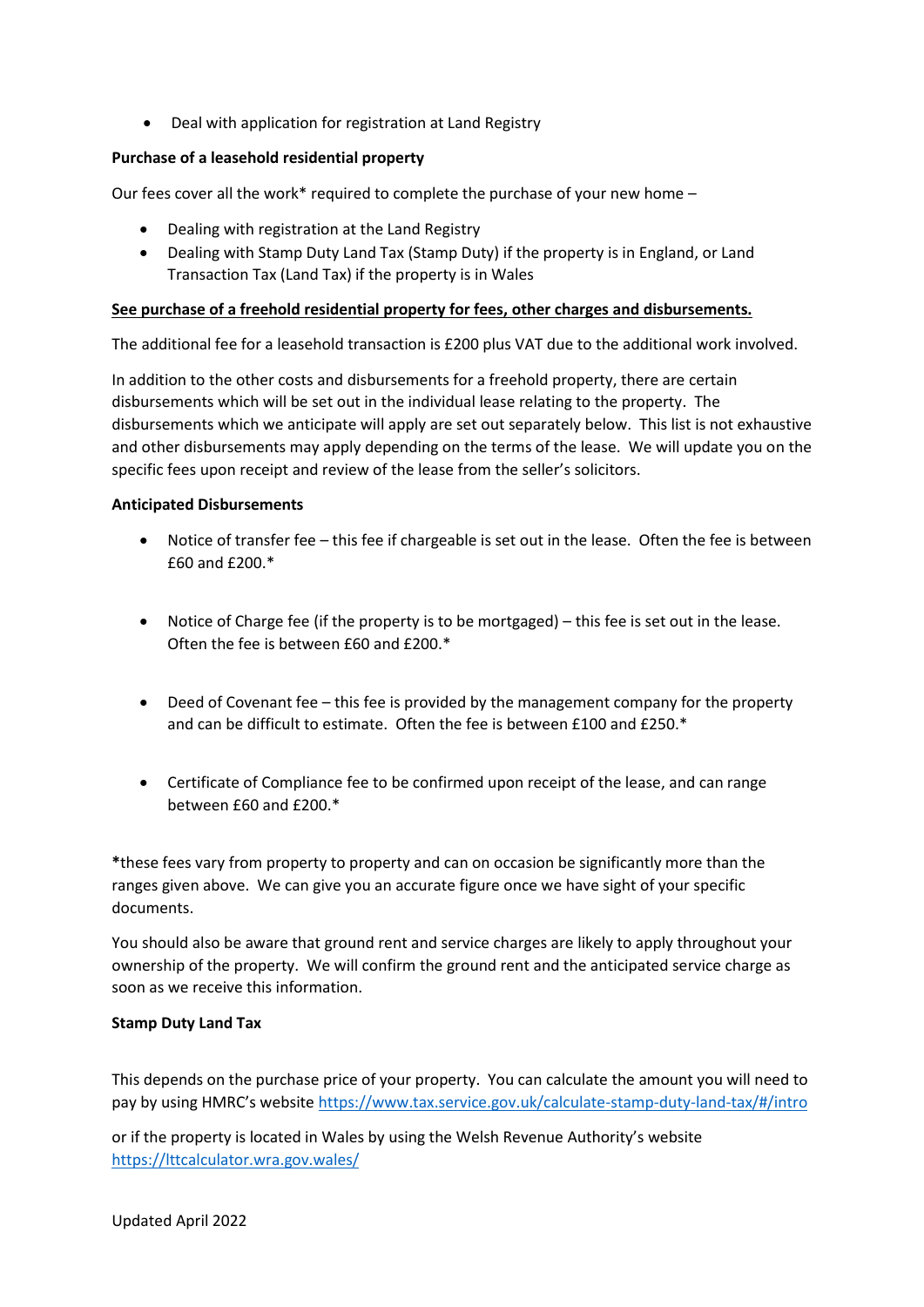### **Stages of the process**

- Take your instructions and give you initial advice
- Check finances are in place to fund the purchase and contact lender's solicitors if needed
- Deal with anti-money laundering requirements (proof of identity)
- Receive and advice on contract documents
- Advice on joint ownership when more than one purchaser
- Carry out searches
- Obtain further planning documentation if required
- Make any necessary enquiries of seller's solicitor including obtaining information from landlord and managing agents
- Give you advice on all documents and information received
- Go through conditions of mortgage offer with you
- Arrange an appointment with you to go through all documentation and sign in readiness
- Agree completion date (date from which you own the property)
- Obtain pre-completion searches
- Exchange contracts and notify you that this has happened
- Arrange for all monies needed to be received from lender to you
- Complete purchase
- Deal with payment of Stamp Duty/Land Tax
- Deal with application for registration at Land Registry
- Deal with any notices and requirements of the Landlord and Managing Agents

# **How long will my house purchase take?**

How long it will take from your offer being accepted until you can move in to your property will depend on a number of factors. The average process for a freehold property takes between 6-8 weeks from receipt of contract paperwork. However, if you are buying a leasehold property significantly more work is involved and the number of parties involved means that the purchase of a leasehold property can take much longer than this. The average timescale is between 12 and 16 weeks. If the lease requires an extension this can take significantly longer, being months rather than weeks. In such a situation additional charges would apply.

Our fee assumes that –

- This is a standard transaction and that no unforeseen matters arise for example (but not limited to)
	- o a defect in title
	- o the preparation of additional documents ancillary to the main transaction
- this is the assignment of an existing lease and is not the grant of a new lease
- the transaction is concluded in a timely manner and no unforeseen complications arise
- indemnity policies are not required. Additional disbursements may apply if indemnity policies are required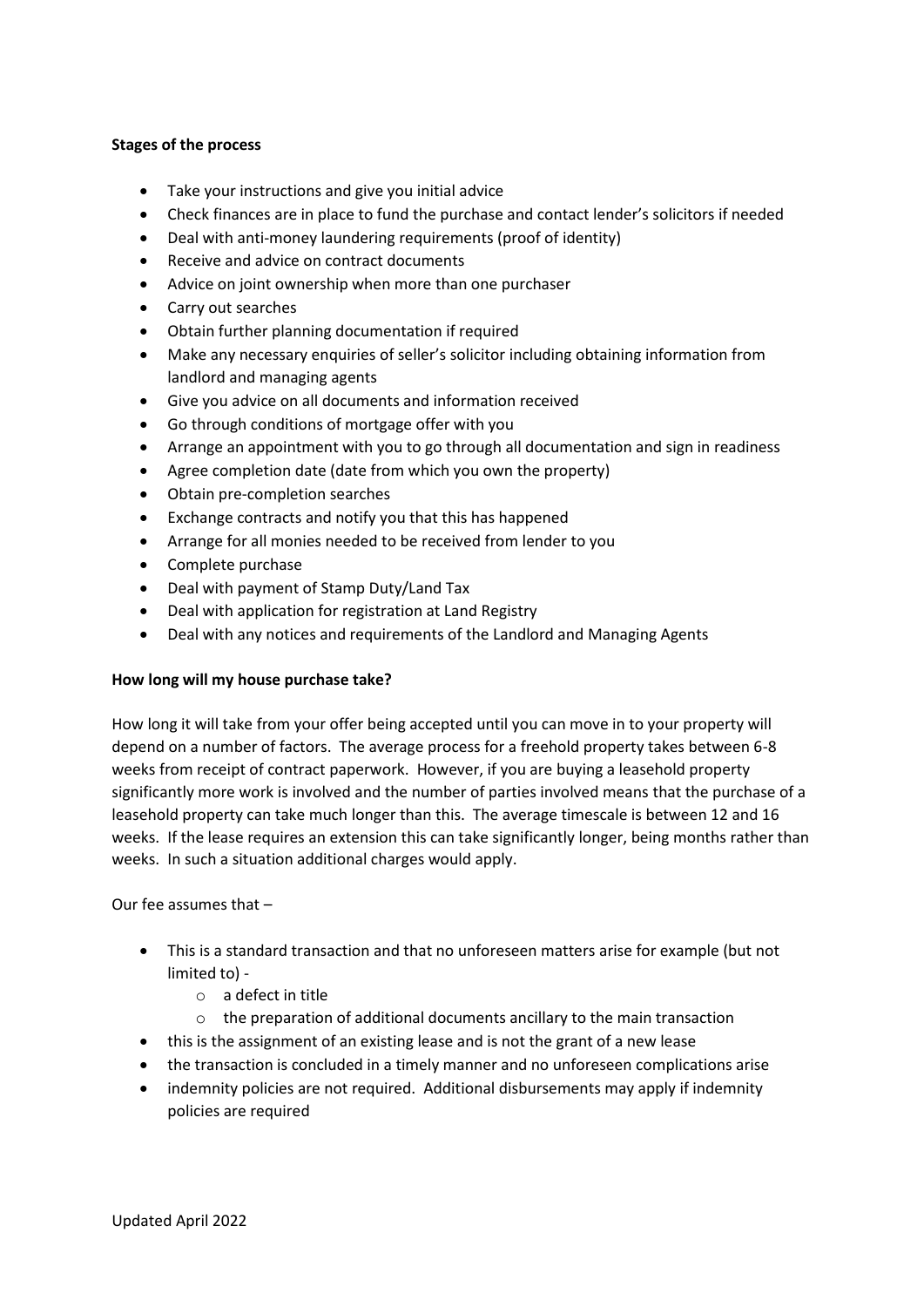### **Sale of freehold residential property**

Our fees cover all of the work required to complete the sale of your property, including dealing with the redemption of your mortgage on completion.

### **Conveyancer's fees, other costs and disbursements –**

#### **Legal Fee**

| <b>Price</b>     | Fee   | <b>VAT (20%)</b> | Total |
|------------------|-------|------------------|-------|
| Up to £100000    | £500  | £100             | £600  |
| £100001-£200000  | £550  | £110             | £660  |
| £200001-£300000  | £600  | £120             | £720  |
| £300001-£400000  | £650  | £130             | £780  |
| £400001-£500000  | £700  | £140             | £840  |
| £500001-£1000000 | £1000 | £200             | £1200 |
| Over £1000000    | £1800 | £360             | £2160 |

There will be additional fees for the following:

- If the property you wish to sell has solar panels and a deed of variation is required (£100 plus VAT, total £120)
- If you have a help to buy equity loan that is to be redeemed (£200 plus VAT, total £240)

### **Other Costs**

| <b>Type</b>                               | Cost               |
|-------------------------------------------|--------------------|
| Official copies                           | £7.20              |
| <b>Additional Land Registry documents</b> | £3.60 per document |
| Telegraphic transfer fee*                 | £30.00             |

**\***required if mortgage to redeem or if requested by you for the sale proceeds

VAT is included in the above figures.

Other costs are costs related to your matter that are payable to third parties, such as Land Registry fees. We handle the payment of these other costs on your behalf to ensure a smoother process.

### **How long will my house sale take?**

The average process takes between 6-8 weeks from issue of contract paperwork. It can be quicker or slower, depending on the parties in the chain.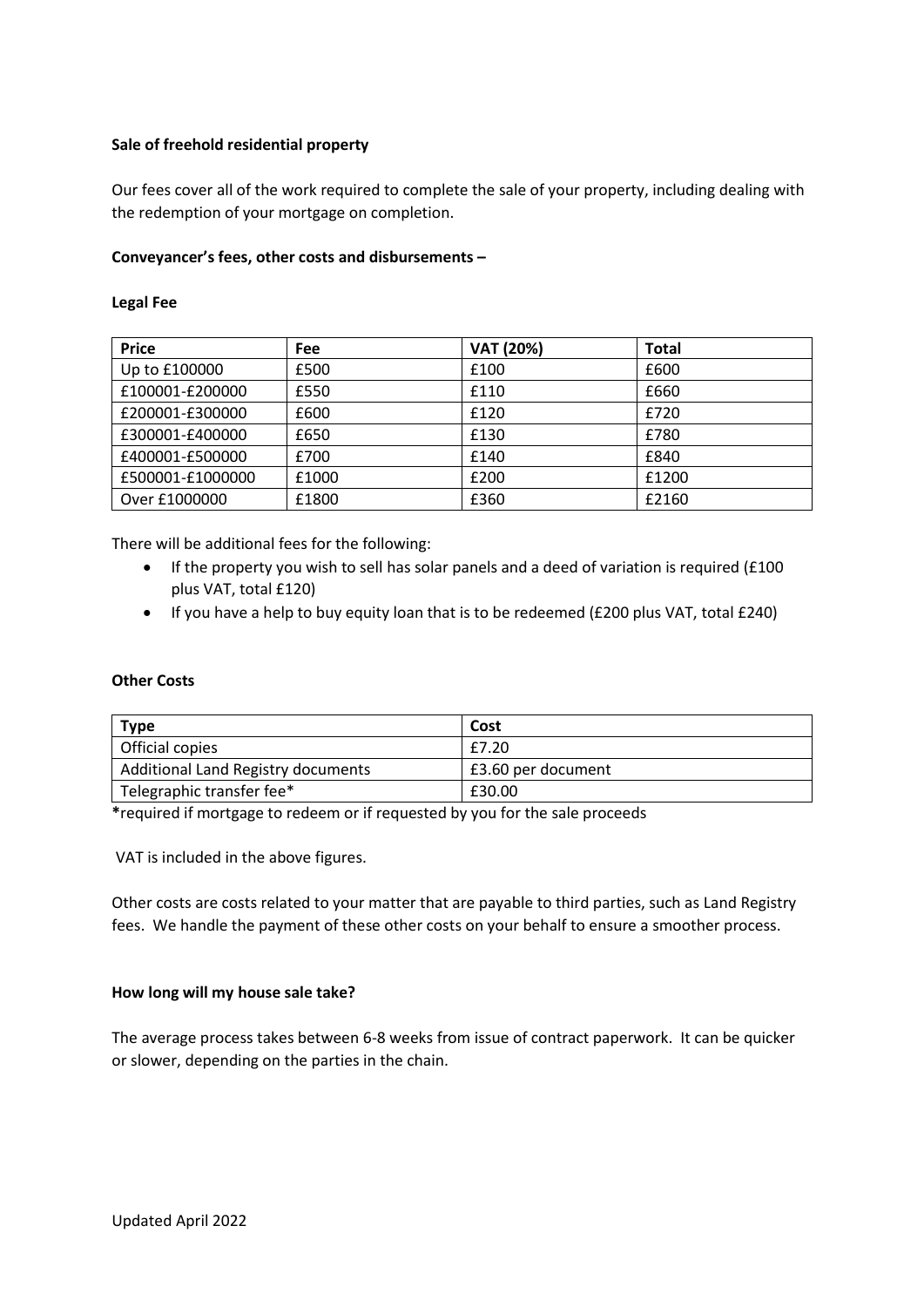## **Stages of the process**

The precise stages involved in the sale of a residential property vary according to the circumstances. The usual steps in a standard transaction are as follows –

- Take your instructions and give you the sales pack to complete
- Deal with anti-money laundering requirements (proof of identity)
- Obtain legal title and prepare contract paperwork for submission to the buyer's solicitors
- Obtain further planning documentation if required
- Deal with any necessary enquiries raised by the buyer's solicitors
- Obtain a redemption figure if there is a mortgage on the property
- Arrange an appointment with you to go through all documentation and sign in readiness
- Agree completion date (date from which you sell the property)
- Exchange contracts and notify you that this has happened
- Complete sale
- Deal with payment of mortgage redemption
- Deal with payment of estate agent's fees
- Send any balance sale proceeds to you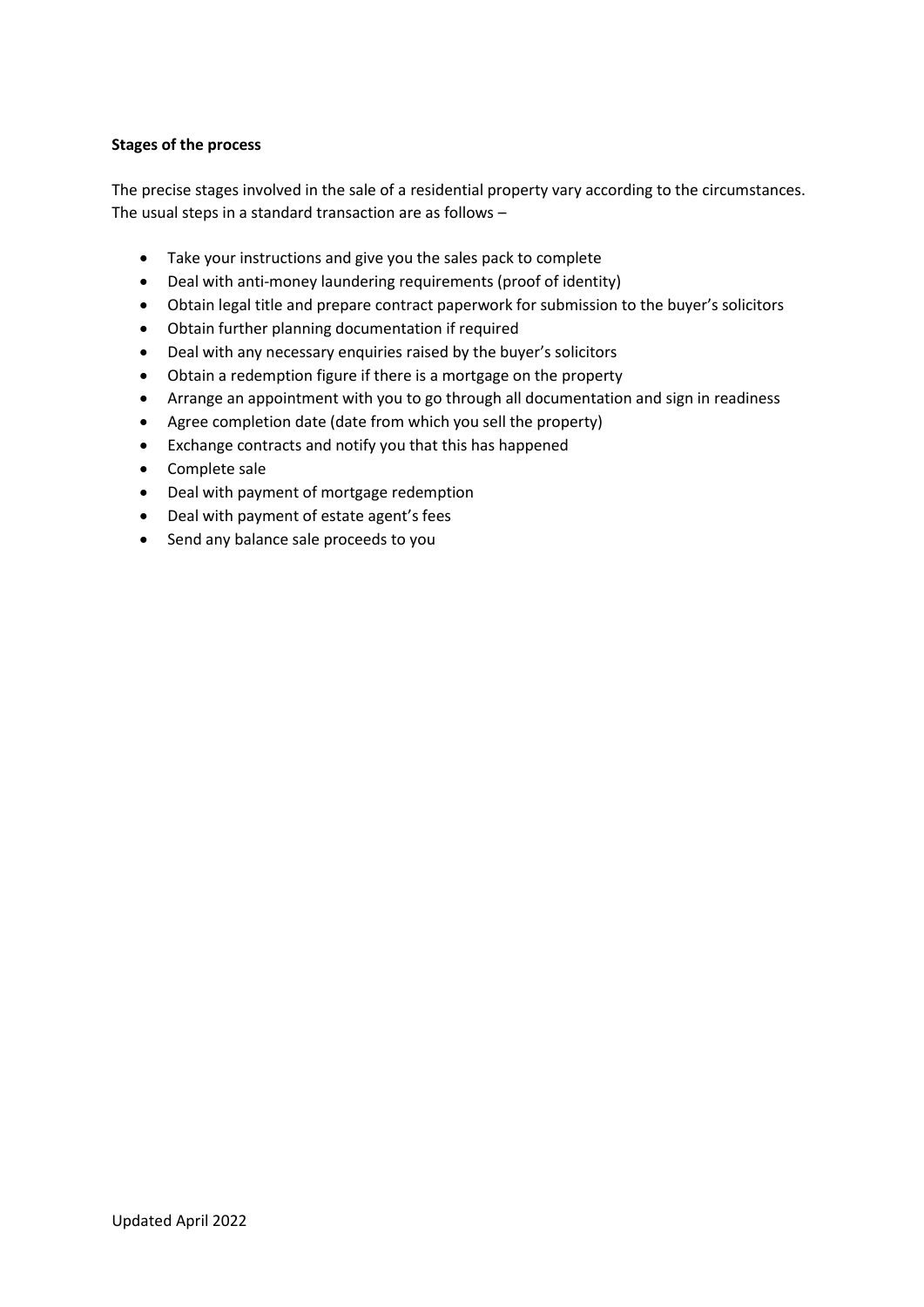## **Sale of leasehold residential property**

Our fees cover all of the work required to complete the sale of your property, including dealing with the redemption of your mortgage on completion.

## **See sale of freehold residential property for fees and disbursements.**

The additional fee for a leasehold transaction is £200 plus VAT due to the additional work involved.

In addition to the disbursements mentioned above, there are certain other charges which will vary depending on the Landlord and Managing Agents. The disbursements which we anticipate will apply are set out separately below. This list is not exhaustive and additional charges and other disbursements may apply depending on the term of the lease. We will update you on the specific fees upon receipt of information from the Landlord and Managing Agents and review of the lease.

## **Anticipated other charges**

- Management pack this fee if chargeable is set by the Managing Agents. Often the fee is between £150 and £300.\*
- Landlord's sale pack this fee if chargeable is set by the Landlord. Often the fee is between £150 and £300.\*

\*these fees vary from property to property and can on occasion be significantly more than the ranges given above. We can give you an accurate figure once we have sight of these documents.

### **Stages of the process**

The precise stages involved in the sale of a leasehold residential property vary according to the circumstances. The usual steps in a standard transaction are as follows –

- Take your instructions and give you the sales pack to complete
- Deal with anti-money laundering requirements (proof of identity)
- Obtain legal title including a copy of the lease and prepare contract paperwork for submission to the buyer's solicitors
- Obtain further planning documentation if required
- Deal with any necessary enquires raised by the buyer's solicitors
- Request sales pack from the Managing Agents and Landlord
- Obtain a redemption figure if there is a mortgage on the property
- Arrange an appointment with you to go through all documentation and sign in readiness
- Agree completion date (date from which you sell the property)
- Exchange contracts and notify you that this has happened
- Complete sale
- Deal with payment of mortgage redemption
- Deal with payment of Estate Agent's fees

Updated April 2022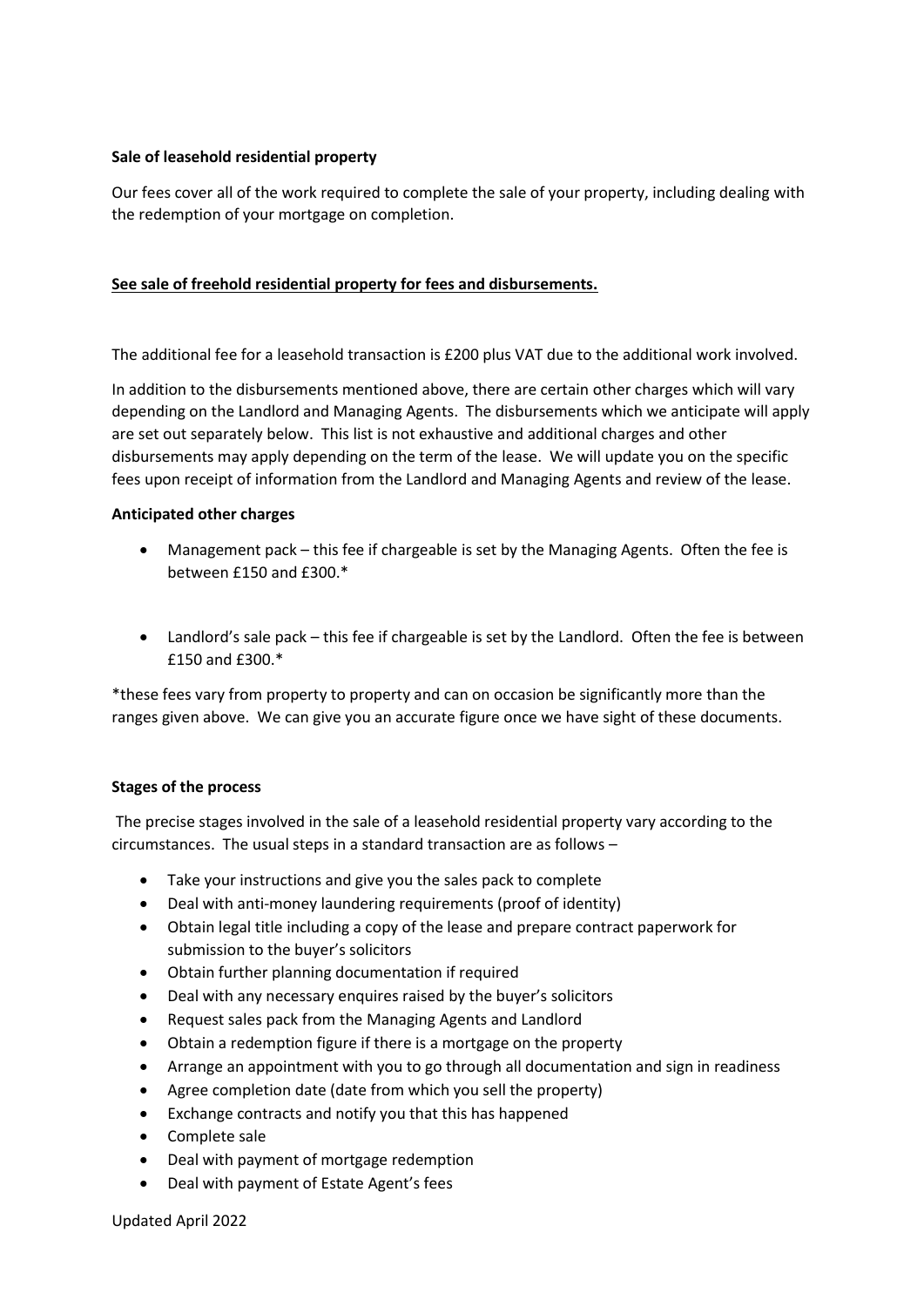• Send any balance sale proceeds to you

## **How long will my house sale take?**

The average process for the sale of a leasehold property takes between 12-16 weeks from issue of contract paperwork. This is due to the additional work and parties involved in such matters. It can be quicker or slower, depending on the parties.

However, if you are selling a leasehold property that requires an extension of the lease, this can take significantly longer, being months rather than weeks. In such a situation, additional charges would apply.

Our fee assumes that:

- This is a standard transaction and that no unforeseen matters arise for example (but not limited to) –
	- o a defect in title which requires remedying prior to completion or
	- o the preparation of additional documents ancillary to the main transaction
- this is the assignment of an existing lease and is not the grant of a new lease
- the transaction is concluded in a timely manner and no unforeseen complications arise
- no indemnity policies are required (additional disbursements may apply if indemnity policies are required)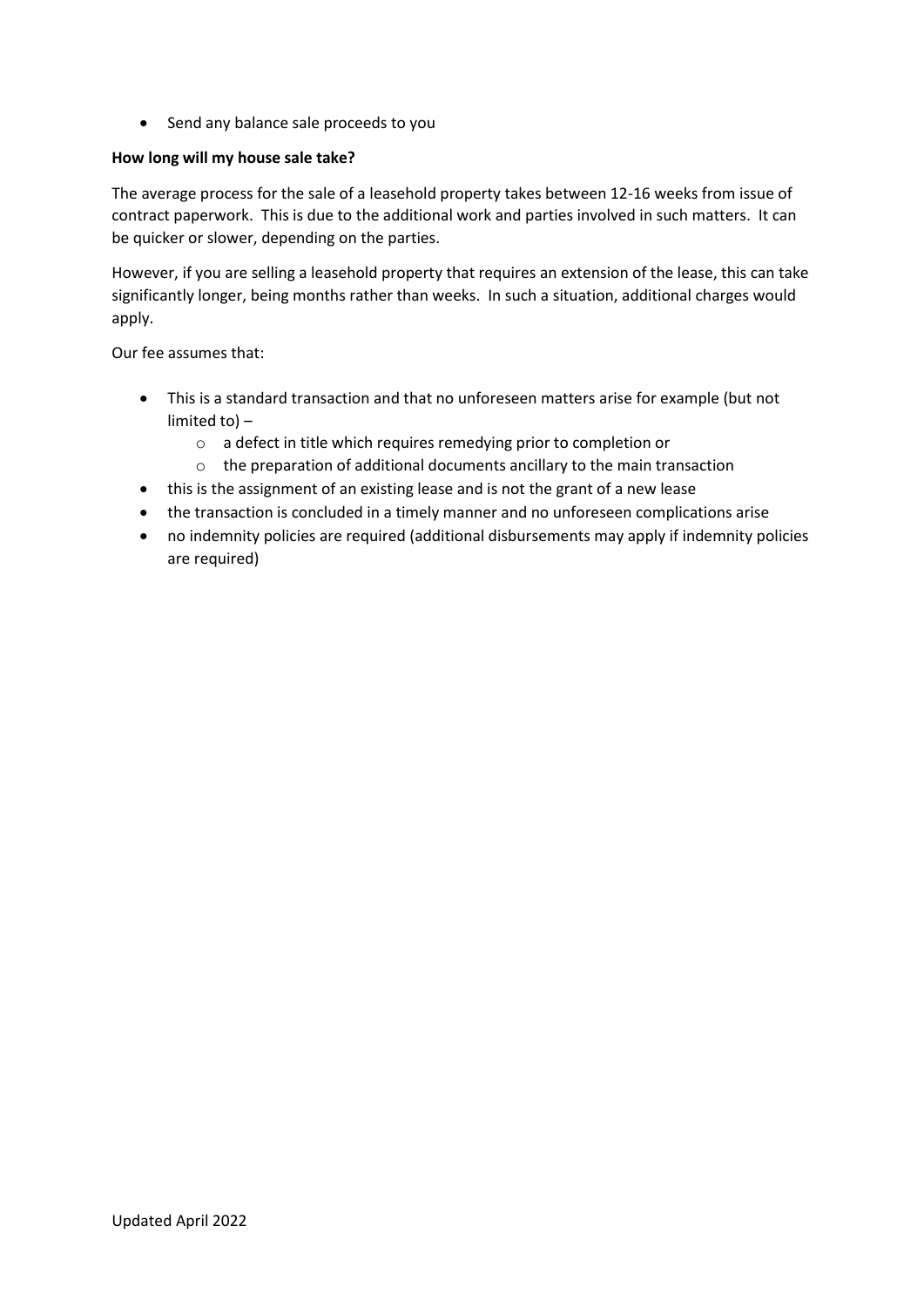#### **Remortgages**

Our fees cover all of the work required to complete the remortgage of your house, including dealing with registration at the Land Registry. The table below reflects our prices for dealing with properties in the Yorkshire area and could vary if outside this area.

#### **Conveyancer's fee, other changes and disbursements**

#### **Legal Fee**

£300 plus VAT at 20% (Total £360)

If the transaction is a remortgage involving a transfer of equity, the fees are £350 plus VAT at 20% (Total £420)

Leasehold properties – Additional fee of £200 plus VAT at 20%

If solar panels on the property and a deed of variation is required – additional fee £100 plus VAT.

#### **Other Charges**

If your lender does not accept search indemnity insurance -

Package A – includes Terra Search (Mines & Minerals), Local Search, Basic Drainage - £171.60 including VAT

Package B - includes Terra Search (Mines & Minerals), Local Search, Advanced Drainage - £224.40 including VAT

| <b>Type</b>                                | Cost                            |
|--------------------------------------------|---------------------------------|
| Local search (if in Doncaster, other local | £95.00                          |
| authorities differ)                        |                                 |
| Coal Mining search                         | £54.00                          |
| Drainage search                            | £75.60 or £33.60                |
| Environmental search                       | £60.00                          |
| Flood risk search                          | £30.00                          |
| OS <sub>1</sub>                            | £3.60                           |
| Bankruptcy search (per person)             | £2.40                           |
| Land registry search                       | £3.60 per document (minimum)    |
| Land registry fee                          | £3.60 per document (minimum two |
|                                            | documents)                      |
| Telegraphic transfer fee                   | £30.00                          |

Above figures include VAT.

#### **Disbursements**

| <b>Registration Fee</b> | Registered | Unregistered |
|-------------------------|------------|--------------|
| Up to £100000           | £20        | £45          |
| £100001-£200000         | £30        | £70          |
| £200001-£500000         | £45        | £100         |
| £500001-£1000000        | £65        | £145         |
| Over £1000000           | £140       | £305         |